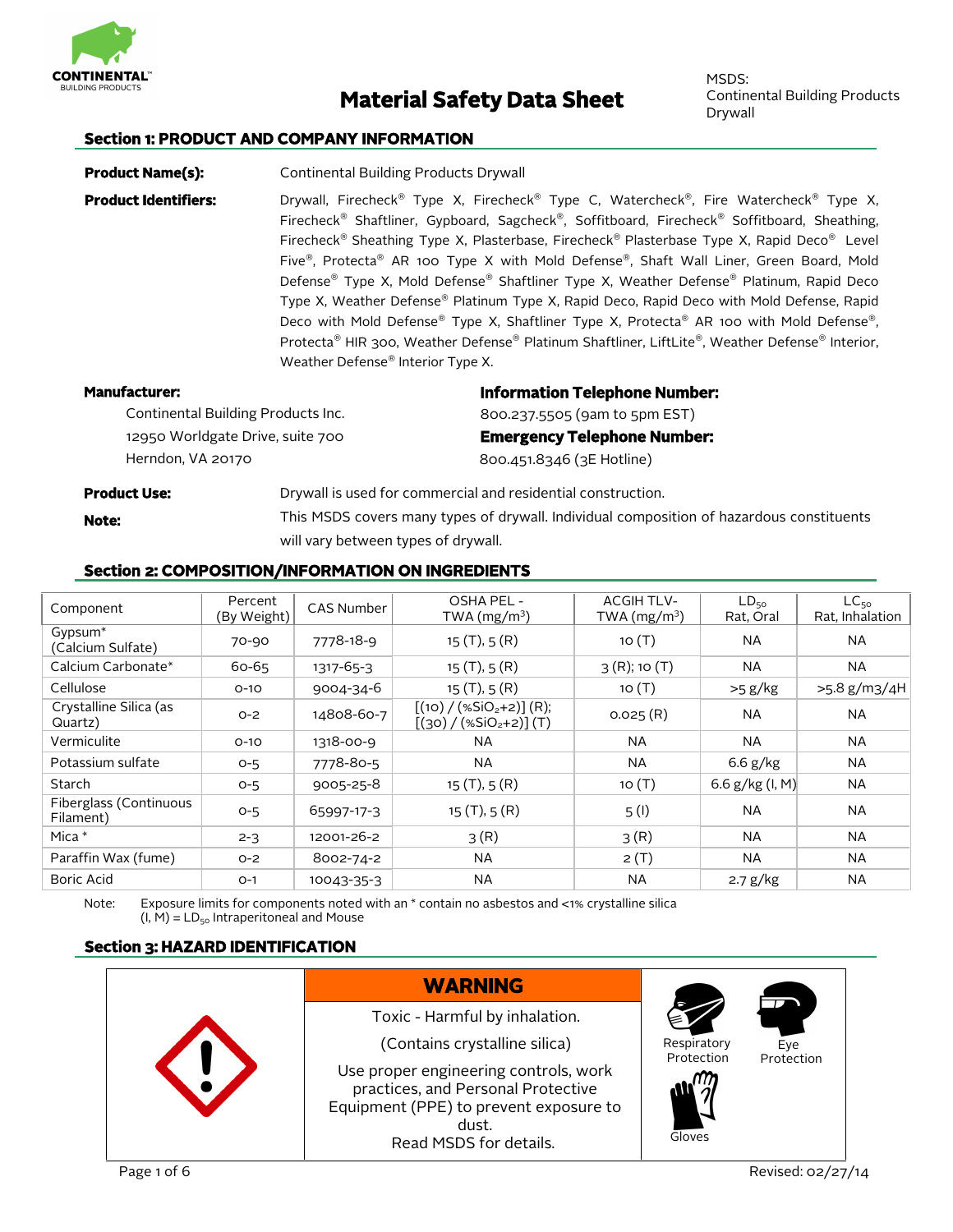

# **Section 3: HAZARD IDENTIFICATION (continued)**

| <b>Emergency Overview:</b>           | Drywall is a sold material that is composed of paper covered gypsum board. The<br>paper covering can be gray, green, brown, blue, or white while the internal gypsum<br>board is an off-white color. Drywall is odorless. Drywall is not combustible or<br>explosive. A single, short-term exposure to drywall dust presents little or no hazard.          |  |  |  |
|--------------------------------------|------------------------------------------------------------------------------------------------------------------------------------------------------------------------------------------------------------------------------------------------------------------------------------------------------------------------------------------------------------|--|--|--|
| <b>Potential Health Effects:</b>     |                                                                                                                                                                                                                                                                                                                                                            |  |  |  |
| <b>Eye Contact:</b>                  | Eye contact to airborne dust may cause immediate or delayed irritation or<br>inflammation. Eye exposures require immediate first aid and medical attention to<br>prevent significant damage to the eye.                                                                                                                                                    |  |  |  |
| <b>Skin Contact:</b>                 | Drywall dust may cause dry skin, discomfort, and irritation.                                                                                                                                                                                                                                                                                               |  |  |  |
| <b>Inhalation (acute):</b>           | Breathing dust may cause nose, throat or lung irritation, including choking,<br>depending on the degree of exposure.                                                                                                                                                                                                                                       |  |  |  |
| <b>Inhalation (chronic):</b>         | Risk of injury depends on duration and level of exposure.                                                                                                                                                                                                                                                                                                  |  |  |  |
| Silicosis:                           | This product contains crystalline silica. Prolonged or repeated inhalation of<br>respirable crystalline silica from this product can cause silicosis, a seriously<br>disabling and fatal lung disease. See Note to Physicians in Section 4 for further<br>information.<br>This product contains mica. Prolonged and repeated inhalation of respirable mica |  |  |  |
|                                      | dust may cause lung disease (pneumoconiosis). The extent and severity of lung<br>injury depends on duration and level of exposure.                                                                                                                                                                                                                         |  |  |  |
| Carcinogenicity:                     | Crystalline silica is classified by IARC and NTP as a known human carcinogen.                                                                                                                                                                                                                                                                              |  |  |  |
| Autoimmune<br>Disease:               | Some studies show that exposure to respirable crystalline silica (without silicosis)<br>or that the disease silicosis may be associated with the increased incidence of<br>several autoimmune disorders such as scleroderma (thickening of the skin),<br>systemic lupus erythematosus, rheumatoid arthritis and diseases affecting the<br>kidneys.         |  |  |  |
| Tuberculosis:<br>Renal Disease:      | Silicosis increases the risk of tuberculosis.<br>Some studies show an increased incidence of chronic kidney disease and end-<br>stage renal disease in workers exposed to respirable crystalline silica.                                                                                                                                                   |  |  |  |
| Ingestion:                           | Do not ingest drywall. Ingestion of small quantities of drywall is not known<br>to be harmful; ingesting large quantities can cause intestinal distress.                                                                                                                                                                                                   |  |  |  |
| <b>Medical Conditions</b>            | Individuals with lung disease (e.g. bronchitis, emphysema, COPD, pulmonary<br>Aggravated by Exposure: disease) can be aggravated by exposure.                                                                                                                                                                                                              |  |  |  |
| <b>Section 4: FIRST AID MEASURES</b> |                                                                                                                                                                                                                                                                                                                                                            |  |  |  |
| <b>Eye Contact:</b>                  | Rinse eyes thoroughly with water for at least 15 minutes, including under lids,<br>to remove all particles. Seek medical attention for abrasions.                                                                                                                                                                                                          |  |  |  |
| <b>Skin Contact:</b>                 | Wash with cool water and a pH neutral soap or a mild skin detergent. Seek<br>medical attention for rash or irritation.                                                                                                                                                                                                                                     |  |  |  |
| <b>Inhalation:</b>                   | Move person to fresh air. Seek medical attention for discomfort or if<br>coughing or other symptoms do not subside.                                                                                                                                                                                                                                        |  |  |  |
| Ingestion:                           | Do not induce vomiting. If conscious, have person drink plenty of water.<br>Seek medical attention or contact poison control center immediately.                                                                                                                                                                                                           |  |  |  |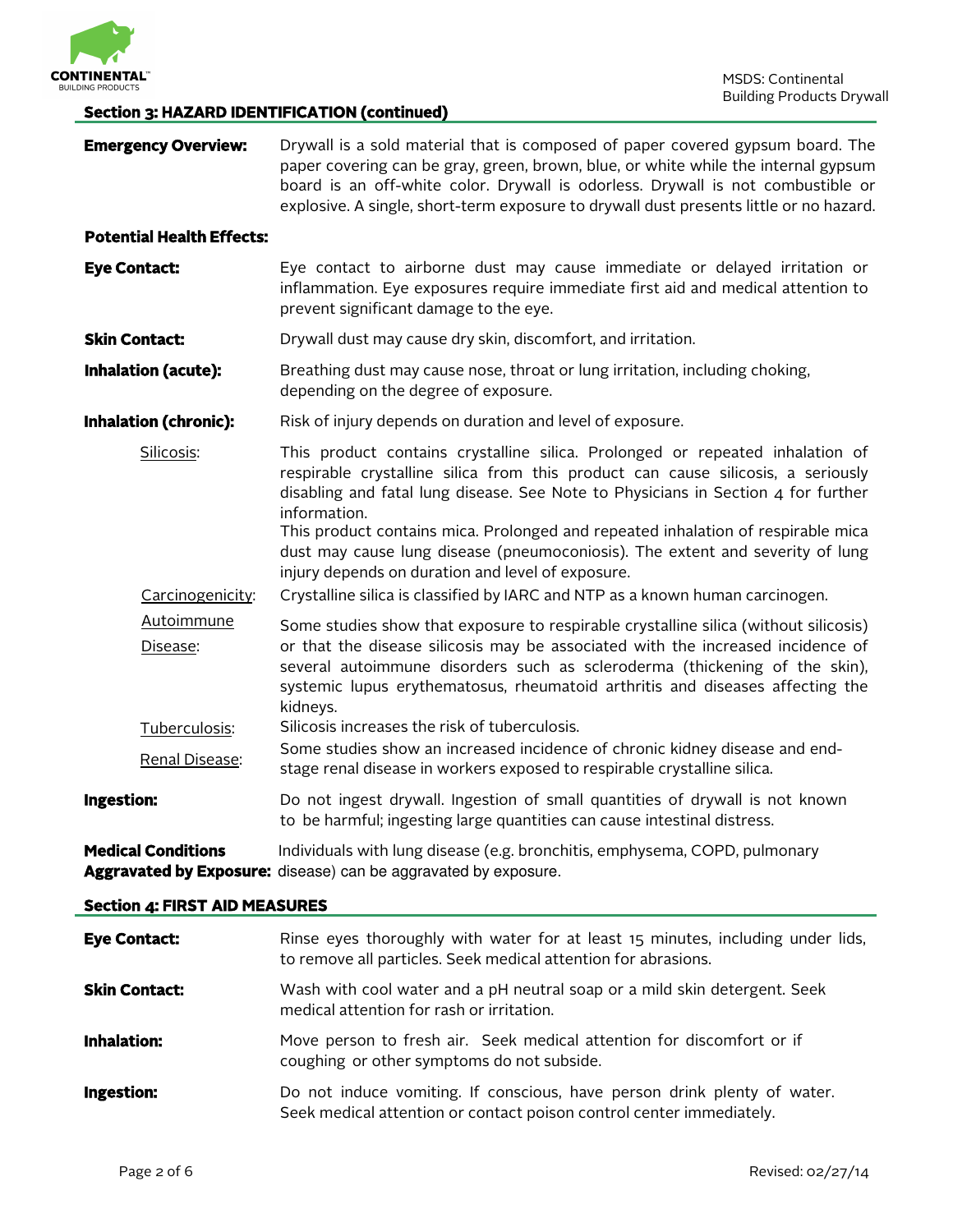

| <b>Section 4: FIRST AID MEASURES (continued)</b> |                                                                                                                                                                                                                                                                                                                                                                                                                                                                                                         |                                | <b>Bullding Products Drywa</b>                                                            |  |
|--------------------------------------------------|---------------------------------------------------------------------------------------------------------------------------------------------------------------------------------------------------------------------------------------------------------------------------------------------------------------------------------------------------------------------------------------------------------------------------------------------------------------------------------------------------------|--------------------------------|-------------------------------------------------------------------------------------------|--|
| <b>Note to Physician:</b>                        | The three types of silicosis include:                                                                                                                                                                                                                                                                                                                                                                                                                                                                   |                                |                                                                                           |  |
|                                                  | Simple chronic silicosis - which results from long-term exposure (more<br>than 20 years) to low amounts of respirable crystalline silica. Nodules of<br>chronic inflammation and scarring provoked by the respirable crystalline<br>silica form in the lungs and chest lymph nodes. This disease may feature<br>breathlessness and may resemble chronic obstructive pulmonary disease<br>(COPD).                                                                                                        |                                |                                                                                           |  |
|                                                  | Accelerated silicosis – occurs after exposure to larger amounts of<br>respirable crystalline silica over a shorter period of time (5-15 years).<br>Inflammation, scarring, and symptoms progress faster in accelerated<br>silicosis than in simple silicosis.                                                                                                                                                                                                                                           |                                |                                                                                           |  |
|                                                  | Acute silicosis - results from short-term exposure to very large amounts<br>$\bullet$<br>of respirable crystalline silica. The lungs become very inflamed and may fill<br>with fluid, causing severe shortness of breath and low blood oxygen levels.<br>Progressive massive fibrosis may occur in simple or accelerated silicosis, but is<br>more common in the accelerated form. Progressive massive fibrosis results from<br>severe scarring and leads to the destruction of normal lung structures. |                                |                                                                                           |  |
| <b>Section 5: FIREFIGHTING MEASURES</b>          |                                                                                                                                                                                                                                                                                                                                                                                                                                                                                                         |                                |                                                                                           |  |
| <b>Flashpoint &amp; Method:</b>                  | Non-combustible                                                                                                                                                                                                                                                                                                                                                                                                                                                                                         | <b>Combustion Products:</b>    | None.                                                                                     |  |
| <b>General Hazard:</b>                           | Avoid breathing dust.                                                                                                                                                                                                                                                                                                                                                                                                                                                                                   | <b>Firefighting Equipment:</b> | Drywall poses no fire-<br>related hazard. A SCBA                                          |  |
| <b>Extinguishing Media:</b>                      | Use extinguishing media<br>appropriate for<br>surrounding fire.                                                                                                                                                                                                                                                                                                                                                                                                                                         |                                | is recommended to limit<br>exposures to combustion<br>products when fighting<br>any fire. |  |
| <b>Flammability</b><br>(UL classification):      | Flame spread: 10 or 15                                                                                                                                                                                                                                                                                                                                                                                                                                                                                  | Smoke development: o           | Non-combustible core                                                                      |  |
| <b>Section 6: ACCIDENTAL RELEASE MEASURES</b>    |                                                                                                                                                                                                                                                                                                                                                                                                                                                                                                         |                                |                                                                                           |  |
| General:                                         | Place broken material and drywall dust into a container. Avoid actions that cause<br>dust to become airborne. Avoid inhalation of dust. Wear appropriate protective<br>equipment as described in Section 8.                                                                                                                                                                                                                                                                                             |                                |                                                                                           |  |
| <b>Waste Disposal Method:</b>                    | Dispose of drywall according to Federal, State, Provincial and Local regulations.                                                                                                                                                                                                                                                                                                                                                                                                                       |                                |                                                                                           |  |
| <b>Section 7: HANDLING AND STORAGE</b>           |                                                                                                                                                                                                                                                                                                                                                                                                                                                                                                         |                                |                                                                                           |  |
| General:                                         | Minimize dust generation and accumulation. Use good safety and industrial<br>hygiene practices.                                                                                                                                                                                                                                                                                                                                                                                                         |                                |                                                                                           |  |
|                                                  | Follow traditional building practices; such as management of water away form the<br>interior of the structure to avoid the growth of mold, mildew and fungus. Remove<br>any building products suspected of being exposed to sustained moisture and<br>considered conducive to mold growth from the jobsite.                                                                                                                                                                                             |                                |                                                                                           |  |
|                                                  | When moving board with a forklift or similar equipment, it is essential that the<br>equipment be rated capable of handling the loads. The forks should always be<br>long enough to extend completely through the width of the load. Fork spacing<br>between supports should be one half the length of the panels or base being<br>handled so that a maximum of $4$ feet extends beyond the supports on either end.                                                                                      |                                |                                                                                           |  |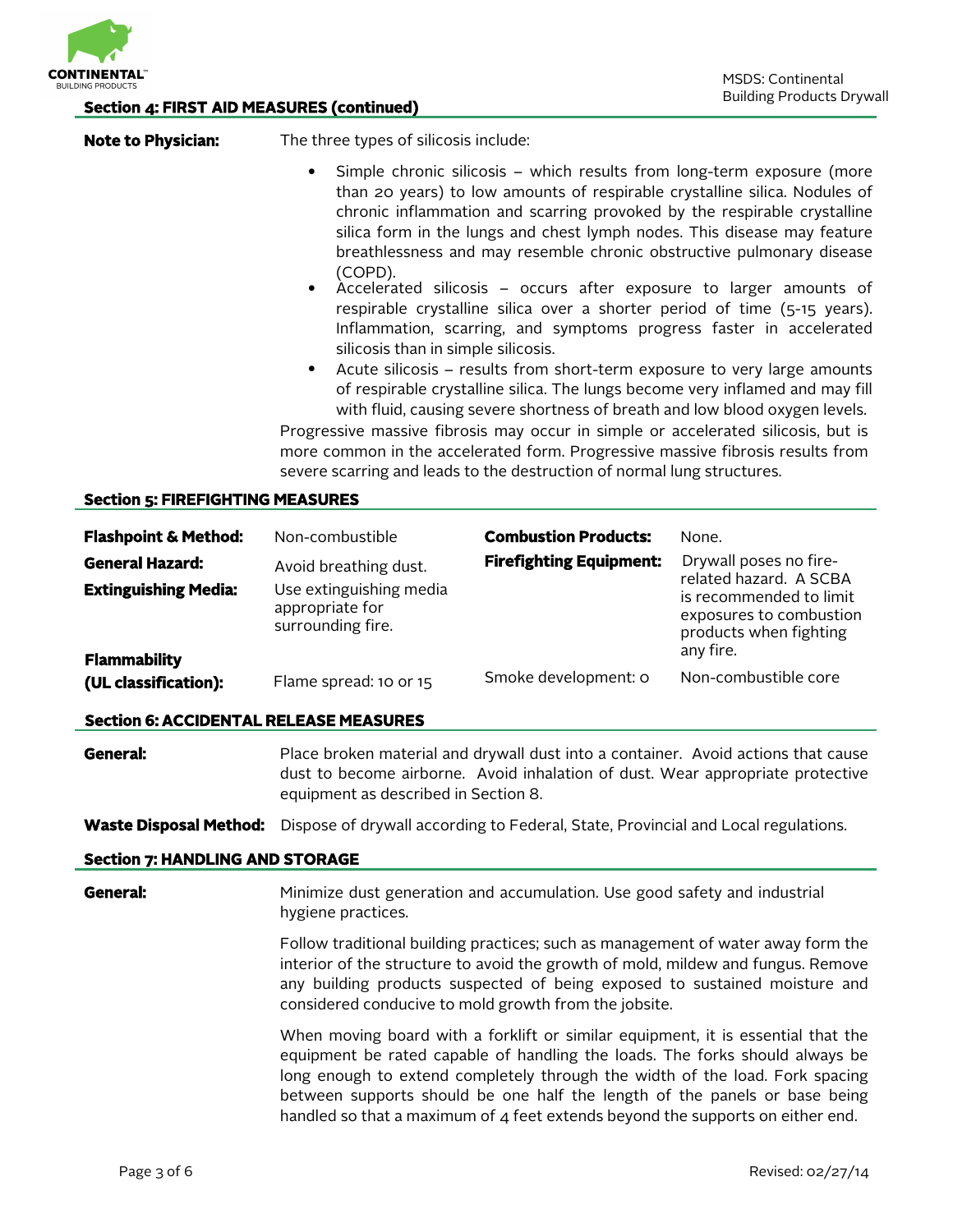

#### **Section 7: HANDLING AND STORAGE (continued)**

Drywall is heavy and poses risks such as sprains and strains to the back, arms, shoulders and legs during lifting and mixing. Handle with care and use appropriate control measures.

- **Usage:** Cutting, crushing or sanding drywall or other crystalline silica-bearing materials will release respirable crystalline silica. Use all appropriate measures of dust control or suppression, and Personal Protective Equipment (PPE) described in Section 8 below.
- **Housekeeping:** Avoid actions that cause dust to become airborne during clean-up such as dry sweeping or using compressed air. Use HEPA vacuum or thoroughly wet with water to clean-up dust. Use PPE described in Section 8 below.
- **Storage:** Store in a cool, dry, ventilated area away from sources of heat, moisture and incompatibilities, as described in Section 10. Protect product from physical damage. Protect from weather and prevent exposure to sustained moisture.

Gypsum Association literature recommends storing board flat to avoid damaging edges, warping the board and the potential safety hazards of the board falling over. However, in other situations, storing the board flat may cause a tripping hazard or exceed floor limit loads. If stacking board vertically, leave at least 4 inches from the wall to decrease the risk of falling board and no more than 6 inches to avoid too much lateral weight against the wall.

- **Storage Temperature:** Drywall should not be used where temperatures exceed 125° F for extended periods or in areas of extreme humidity.
- **Storage Pressure:** Unlimited.
- **Clothing: Remove and launder clothing that is dusty before it is reused.**

#### **Section 8: EXPOSURE CONTROLS AND PERSONAL PROTECTION**

**Engineering Controls:** Use local exhaust or general dilution ventilation or other suppression methods to maintain dust levels below exposure limits.

#### **Personal Protective Equipment (PPE):**

| Respiratory<br>Protection: | Under ordinary conditions no respiratory protection is required. Wear a<br>NIOSH approved respirator that is properly fitted and is in good condition when<br>exposed to dust above exposure limits.         |
|----------------------------|--------------------------------------------------------------------------------------------------------------------------------------------------------------------------------------------------------------|
| Eye Protection:            | Wear ANSI approved glasses or safety goggles when handling drywall to prevent<br>dust coming in contact with eyes. Wearing contact lenses when using drywall,<br>under dusty conditions, is not recommended. |
| Skin Protection:           | Wear gloves when handling drywall. Remove clothing and protective equipment<br>that becomes dusty and launder before reusing.                                                                                |

# **Section 9: PHYSICAL AND CHEMICAL PROPERTIES**

| <b>Physical State:</b>   | Solid                                                   | <b>Evaporation Rate:</b>    | NA.                        |
|--------------------------|---------------------------------------------------------|-----------------------------|----------------------------|
| Appearance:              | Variety of paper colors, with white                     | pH (in water):              | Neutral                    |
| Odor:                    | core None.                                              | <b>Boiling Point:</b>       | NA.                        |
| <b>Vapor Pressure:</b>   | NA.                                                     | <b>Freezing Point:</b>      | None, solid.               |
| <b>Vapor Density:</b>    | NA.                                                     | <b>Viscosity:</b>           | None, solid.               |
| <b>Specific Gravity:</b> | 1.1 to 4.0 $\frac{\text{d}}{\text{b}}$ /ft <sup>2</sup> | <b>Solubility in Water:</b> | $<$ 0.2% @ 20 $^{\circ}$ C |
| Page 4 of 6              |                                                         |                             | Revised: 02/27/14          |

| <b>Evaporation Rate:</b>                               | NA.          |
|--------------------------------------------------------|--------------|
| pH (in water):                                         | Neutral      |
| <b>Boiling Point:</b>                                  | NА           |
| <b>Freezing Point:</b>                                 | None, solid. |
| <b>Viscosity:</b>                                      | None, solid. |
| <b>Solubility in Water:</b> < $0.2\%$ @ $20^{\circ}$ C |              |
|                                                        |              |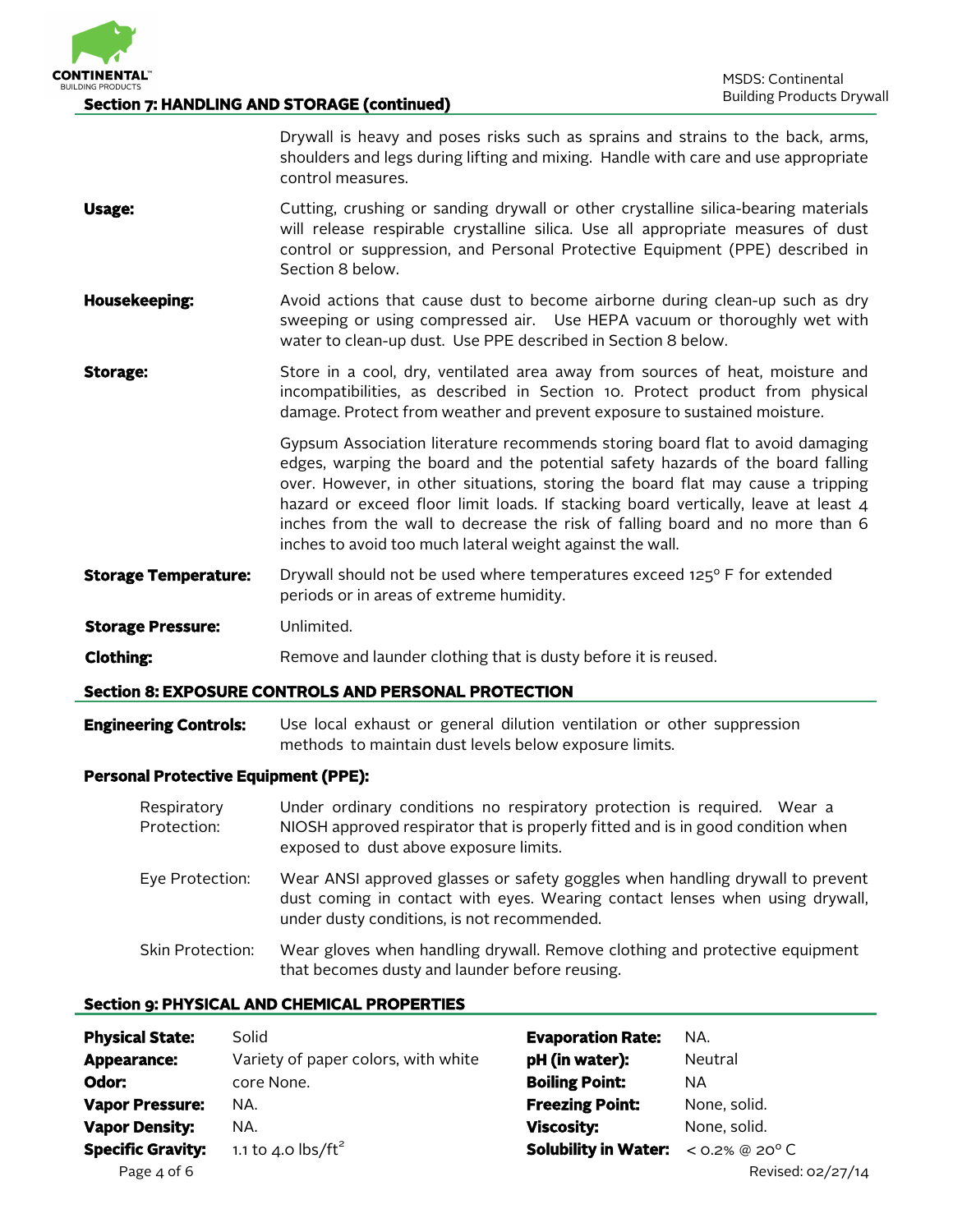

#### **Section 10: STABILITY AND REACTIVITY**

**Stability:** Stable. Avoid contact with incompatible materials. **Incompatibility:** The components of drywall are incompatible with strong oxidizers, strong acids, diazomethane, ammonium salts, aluminum, and fluorine. **Hazardous Polymerization:** None. **Hazardous Decomposition:** Thermal decomposition may yield sulfur oxides, and calcium oxide fumes (above 825ºC).

# **Section 11 and 12: TOXICOLOGICAL AND ECOLOGICAL INFORMATION**

For questions regarding toxicological and ecological information refer to contact information in Section 1.

#### **Section 13: DISPOSAL CONSIDERATIONS**

Dispose of waste and containers in compliance with applicable Federal, State, Provincial and Local regulations.

#### **Section 14: TRANSPORT INFORMATION**

This product is not classified as a Hazardous Material under U.S. DOT or Canadian TDG regulations.

#### **Section 15: REGULATORY INFORMATION**

| <b>OSHA/MSHA Hazard</b><br><b>Communication:</b> | This product is considered by OSHA/MSHA to be a hazardous chemical and<br>should be included in the employer's hazard communication program.                                                                                                                                                                                                              |
|--------------------------------------------------|-----------------------------------------------------------------------------------------------------------------------------------------------------------------------------------------------------------------------------------------------------------------------------------------------------------------------------------------------------------|
| <b>CERCLA/SUPERFUND:</b>                         | This product is not listed as a CERCLA hazardous substance.                                                                                                                                                                                                                                                                                               |
| <b>EPCRA SARA</b><br>Title III:                  | This product has been reviewed according to the EPA Hazard Categories<br>promulgated under Sections 311 and 312 of the Superfund Amendment<br>and Reauthorization Act of 1986 and is considered a hazardous chemical and a<br>delayed health hazard.                                                                                                      |
| <b>EPRCA</b><br><b>SARA Section 313:</b>         | This product contains none of the substances subject to the reporting<br>requirements of Section 313 of Title III of the Superfund Amendments and<br>Reauthorization Act of 1986 and 40 CFR Part 372.                                                                                                                                                     |
| <b>RCRA:</b>                                     | If discarded in its purchased form, this product would not be a hazardous waste<br>either by listing or characteristic. However, under RCRA, it is the responsibility of<br>the product user to determine at the time of disposal, whether a material<br>containing the product or derived from the product should be classified as a<br>hazardous waste. |
| <b>TSCA:</b>                                     | Crystalline silica is exempt from reporting under the inventory update rule.                                                                                                                                                                                                                                                                              |
| <b>California</b>                                | Crystalline silica (airborne particulates of respirable size) is known by the                                                                                                                                                                                                                                                                             |
| <b>Proposition 65:</b>                           | State of California to cause cancer.                                                                                                                                                                                                                                                                                                                      |
| <b>WHMIS/DSL:</b><br>$\bf{L}$                    | Products containing crystalline silica and calcium carbonate are classified as<br>D2A and are subject to WHMIS requirements.                                                                                                                                                                                                                              |